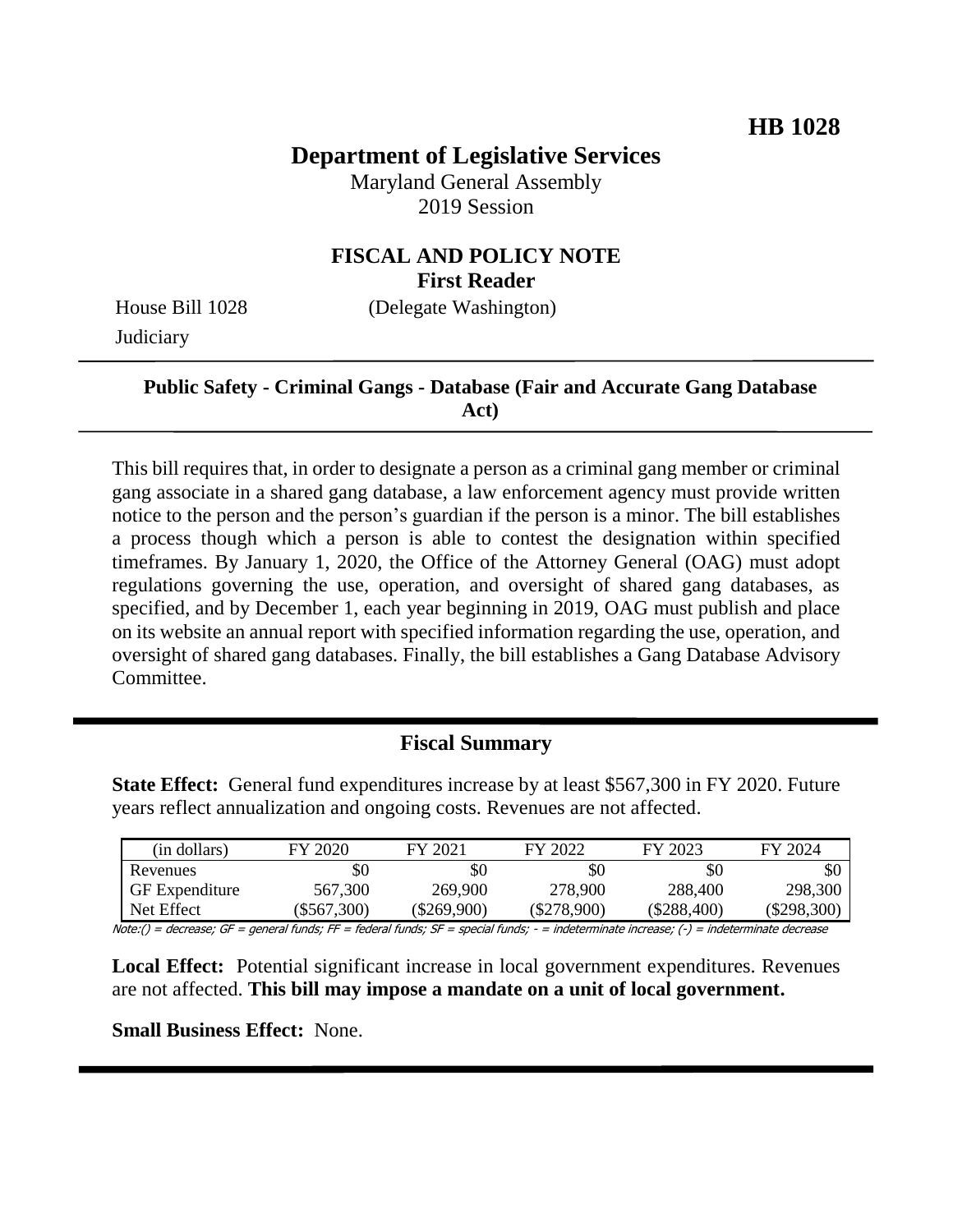# **Analysis**

#### **Bill Summary:**

*Shared Gang Database:* Written notice regarding a designation must (1) detail the legal process for the person, the person's attorney, or, if the person is a minor, the person's guardian, to contest the designation of the person in the shared gang database and (2) inform the person of the basis for the designation, unless providing this information would compromise a criminal investigation or compromise the health or safety of a minor suspected of criminal gang activity.

The person, the person's attorney, or, if the person is a minor, the person's guardian, may request in writing specified information regarding the designation. Within 30 days of the receipt of a request, the law enforcement agency must provide the requested information, unless doing so would compromise a criminal investigation or the health or safety of a minor suspected of criminal gang activity.

The person, the person's attorney, or, if the person is a minor, the person's guardian, may submit written documentation to the law enforcement agency contesting the designation. The law enforcement agency must review the documentation and provide written verification of the agency's decision within 30 days regarding removal of the person from the shared gang database or denial of the request, as specified. If a person contests a designation and the request is denied, the person, the person's attorney, or, if the person is a minor, the person's guardian, may petition the court to review the law enforcement agency's denial within 90 days after the law enforcement agency's denial. The bill establishes provisions regarding such a petition. The evidentiary record for a court's ruling on the petition must be limited as specified, and if, on review of the record, the court finds that the law enforcement agency failed to establish that the person is a criminal gang member or a criminal gang associate by clear and convincing evidence, the court must order removal of the name of the person from the shared gang database.

*Gang Database Advisory Committee:* The advisory committee must meet quarterly. A member of the advisory committee may not receive compensation, but is entitled to reimbursement for expenses, as provided in the State budget.

*Office of the Attorney General:* By January 1, 2020, OAG, with the advice of the advisory committee, must adopt regulations governing the use, operation, and oversight of shared gang databases that include, among other things, policies and procedures for entering, reviewing, and purging criminal gang documentation; retention periods for information; policies and procedures to locate equipment related to the operation of a shared gang database in a secure area; and policies and procedures prohibiting the advisory committee from discussing or accessing individual records contained in a shared gang database.

HB 1028/ Page 2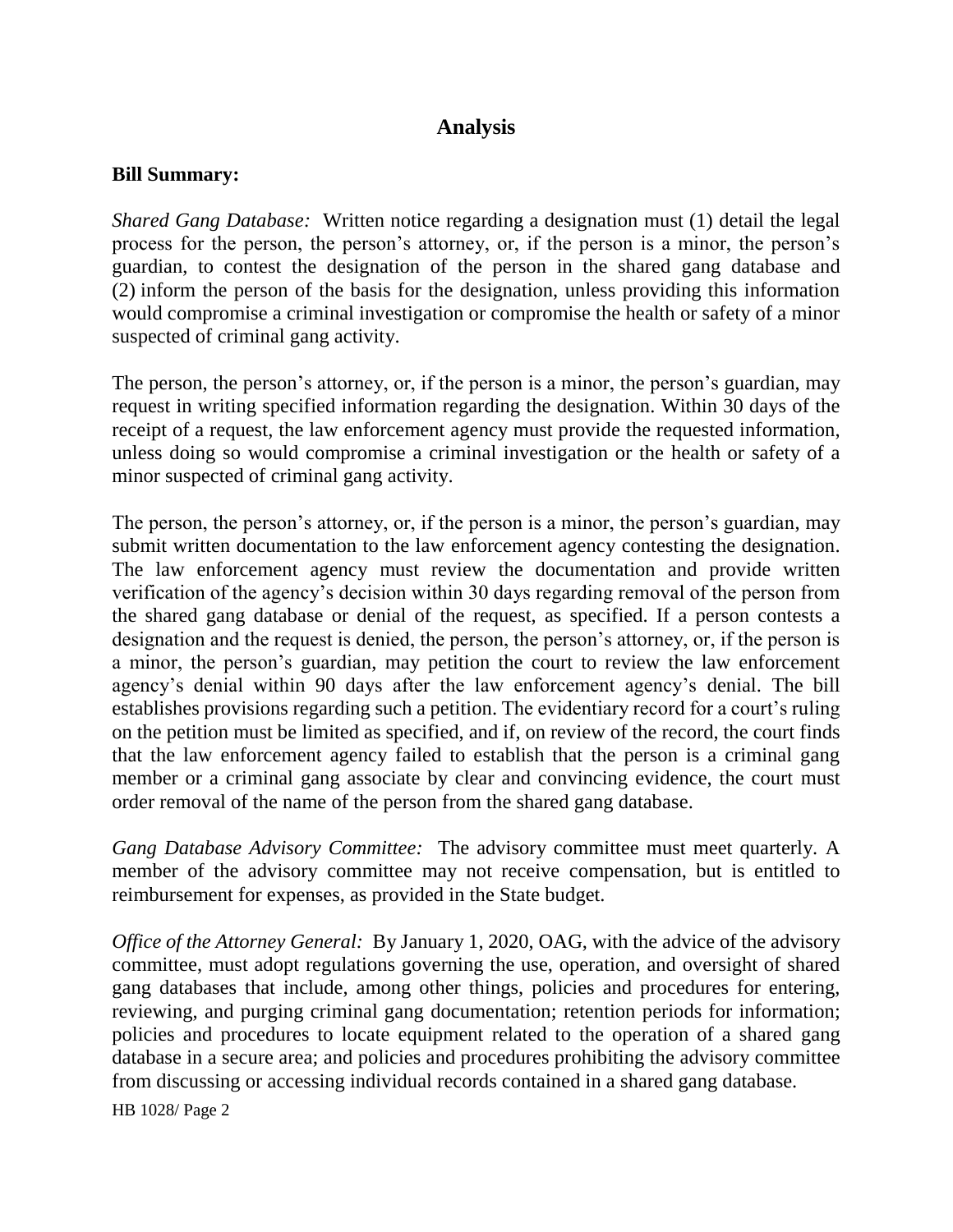OAG must instruct each law enforcement agency to (1) review the records of criminal gang members entered into a shared gang database to ensure the existence of proper support for each criterion for entry in the shared gang database and (2) purge from a shared gang database any record of a person entered into the database designated as a suspected criminal gang member or criminal gang associate that does not meet criteria for entry. OAG is responsible for overseeing shared gang database system discipline and conformity with all applicable State and federal regulations, statutes, and guidelines, and may enforce a violation of a State or federal law with respect to a shared gang database or a violation of a regulation, policy, or procedure established by OAG under the bill's provisions, as specified.

OAG must temporarily suspend or revoke access to a shared gang database for an individual who shares information from a shared gang database for employment or military screening purposes or for federal immigration law purposes, unless required by State or federal law.

**Current Law:** Title 9, Subtitle 8 of the Criminal Law Article prohibits a variety of activities related to criminal gangs. The offenses vary based on the level of an individual's involvement in a gang, the nature of the gang activity, or the location of the gang activity.

## *Definitions*

A "criminal gang" is defined as a group or association of three or more persons whose members (1) individually or collectively engage in a pattern of criminal gang activity; (2) have as one of their primary objectives or activities the commission of one or more underlying crimes, including acts by juveniles that would be underlying crimes if committed by adults; and (3) have in common an overt or covert organizational or command structure.

Statute defines a "pattern of criminal gang activity" as the commission of, attempted commission of, conspiracy to commit, or solicitation of two or more underlying crimes or acts by a juvenile that would be an underlying crime if committed by an adult, provided the crimes or acts were not part of the same incident.

The following offenses are underlying crimes under the criminal gang statutes:

- a crime of violence as defined under § 14-101 of the Criminal Law Article;
- a violation of § 3-203 (second-degree assault), § 4-203 (wearing, carrying, or transporting a handgun), § 9-302 (inducing false testimony or avoidance of subpoena), § 9-303 (retaliation for testimony), § 9-305 (intimidating or corrupting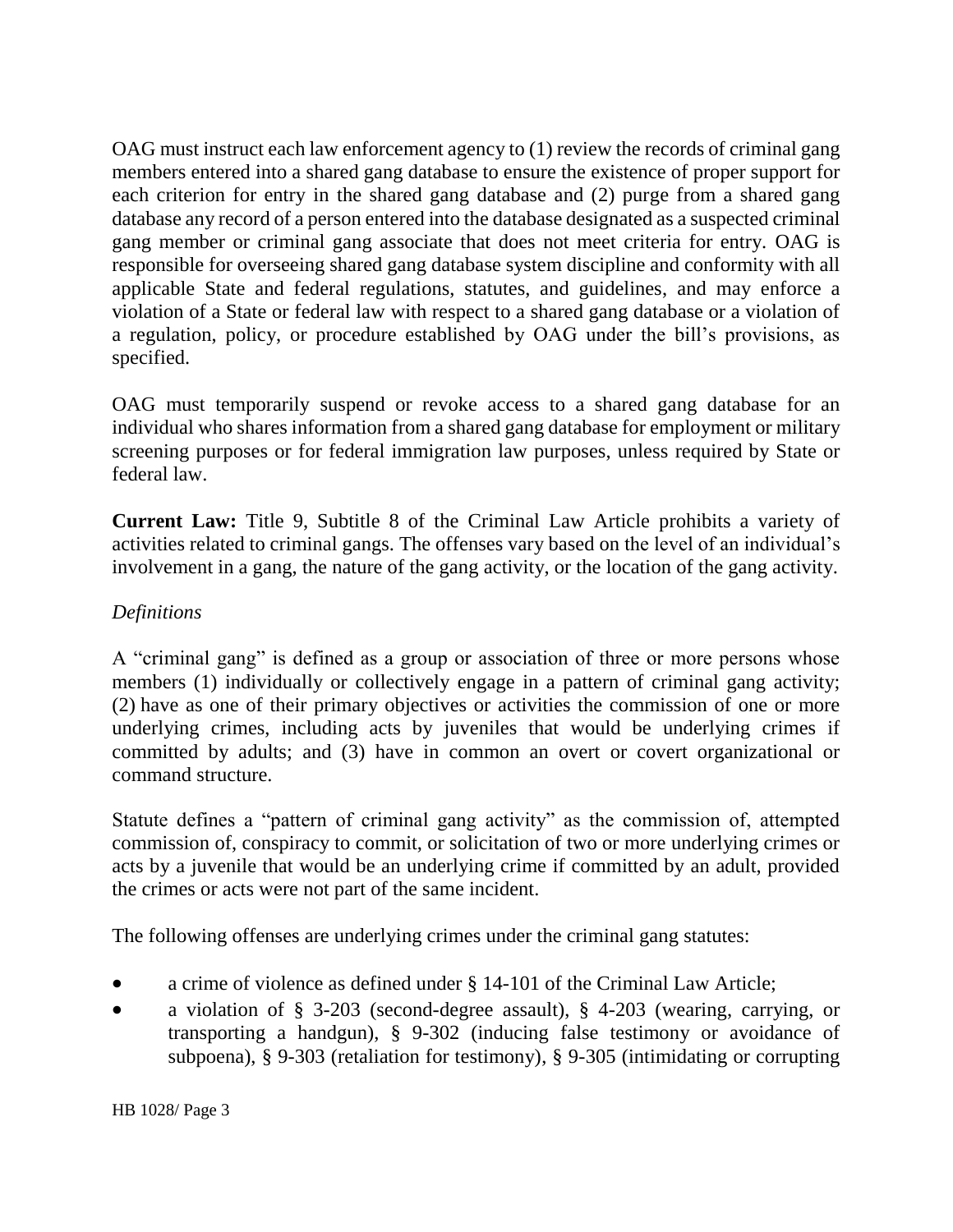juror), § 11-303 (human trafficking), § 11-304 (receiving earnings of prostitute), or  $§ 11-306(a)(2), (3),$  or (4) (house of prostitution) of the Criminal Law Article;

- a felony violation of § 3-701 (extortion), § 4-503 (manufacture or possession of destructive device), § 5-602 (distribution of a controlled dangerous substance), § 5-603 (manufacturing a controlled dangerous substance or equipment), § 5-604(b) (creating or possessing a counterfeit substance), § 5-606 (false prescription), § 6-103 (second-degree arson), § 6-202 (first-degree burglary), § 6-203 (second-degree burglary), § 6-204 (third-degree burglary), § 7-104 (theft), or § 7-105 (unauthorized use of a motor vehicle) of the Criminal Law Article; or
- a felony violation of § 5-133 of the Public Safety Article.

# *Criminal Gang Activity (General), § 9-802 of the Criminal Law Article*

A person may not threaten an individual, or a friend or family member of an individual, with physical violence with the intent to coerce, induce, or solicit the individual to participate in or prevent the individual from leaving a criminal gang. A violator is guilty of a misdemeanor and subject to maximum penalties of imprisonment for two years and/or a fine of \$10,000.

## *Criminal Gang Activity (Schools), § 9-803 of the Criminal Law Article*

A person may not make the types of threats listed above or use physical violence to engage in the prohibited activities listed above in a school vehicle or within 1,000 feet of a school. A violator is guilty of a misdemeanor and subject to maximum penalties of imprisonment for four years and/or a \$20,000 fine. A conviction under § 9-803 may not merge with a conviction under § 9-802.

### *Participation in a Criminal Gang, § 9-804 of the Criminal Law Article*

A person may not (1) participate in a criminal gang knowing that the members of the gang engage in a pattern of criminal gang activity and (2) knowingly and willfully direct or participate in an underlying crime, or act by a juvenile that would be an underlying crime if committed by an adult, committed for the benefit of, at the direction of, or in association with a criminal gang. Also, a criminal gang or an individual belonging to a criminal gang may not:

- receive proceeds known to have been derived directly or indirectly from an underlying crime; or
- use or invest, directly or indirectly, an aggregate of \$10,000 or more of the proceeds from an underlying crime in (1) the acquisition of a title to, right to, interest in, or equity in real property or (2) the establishment or operation of any enterprise.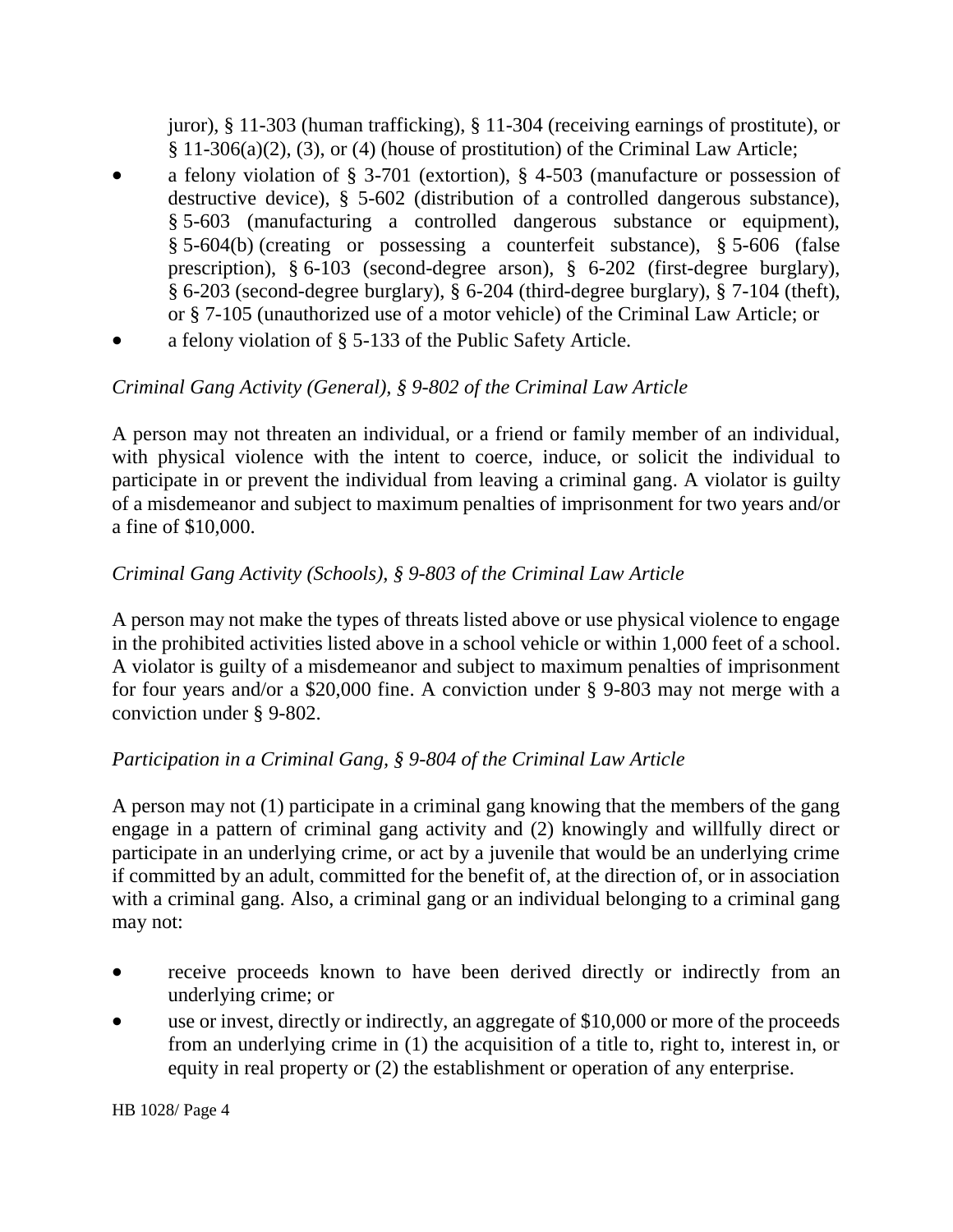A criminal gang is also prohibited from acquiring or maintaining, directly or indirectly, any interest in or control of any enterprise or real property through an underlying crime. A person may not conspire to violate specified prohibitions.

In general, a violator is guilty of a felony, punishable by imprisonment for up to 15 years and/or a \$1,000,000 maximum fine. However, if the offense resulted in the death of a victim, a violator is subject to an increased penalty of imprisonment for up to 25 years and/or a \$5,000,000 maximum fine.

A sentence for a first offense that did not result in the death of a victim may be separate from and consecutive to or concurrent with a sentence imposed for any act establishing the gang violation. However, a sentence imposed for an offense that resulted in the death of a victim or a second or subsequent offense that did not result in the death of a victim must be separate from and consecutive to a sentence imposed for any act establishing the gang violation. The State must file a specified notice at least 30 days before trial in order for a consecutive sentence for a second or subsequent offense to be mandatory.

In addition to any penalties for this offense, on conviction the court may:

- order a person or criminal gang to be divested of any interest in an enterprise or real property;
- order the dissolution or reorganization of an enterprise; and
- order the suspension or revocation of any license, permit, or prior approval granted to the enterprise or person by a unit of the State or political subdivision of the State.

If the divested assets are derived from the commission of, attempted commission of, conspiracy to commit, or solicitation of specified crimes related to controlled dangerous substances, either in whole or in part, the assets must be held in the Addiction Treatment Divestiture Fund in the Maryland Department of Health. With respect to violations of § 9-804, the Attorney General, at the request of the Governor or the State's Attorney for a county in which a violation or an act establishing a violation of this section occurs, may aid in the investigation of the violation or act and prosecute the violation or act. Under these circumstances, the Attorney General has all the powers and duties of a State's Attorney, including the use of the grand jury in the county, to prosecute the violation.

HB 1028/ Page 5 If violations of § 9-804 are alleged to have been committed in more than one county, the respective State's Attorney of each county, or the Attorney General, may join the causes of action in a single complaint with the consent of each State's Attorney having jurisdiction over an offense sought to be joined. The grand jury may issue subpoenas, summon witnesses, and otherwise conduct an investigation of the alleged criminal gang's activities and offenses in other counties, so long as at least one criminal gang activity of a criminal gang allegedly occurred in the county in which a grand jury is sitting.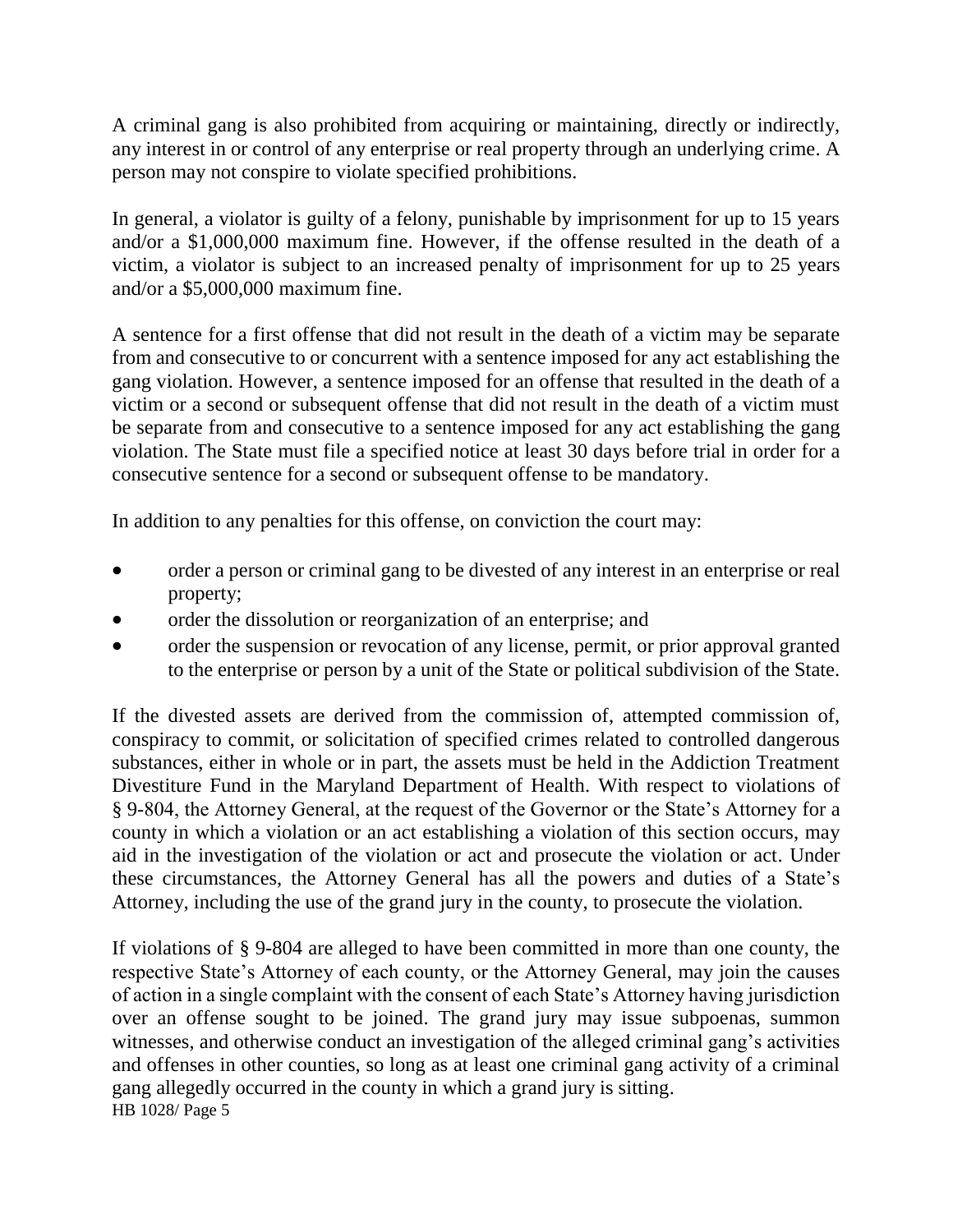### *Venue for Violations of the Criminal Gang Statutes*

For purposes of venue, any violation of the criminal gang statutes is considered to have been committed in any county (1) in which any act was performed in furtherance of a violation of the criminal gang offenses statutes; (2) that is the principal place of the operations of the criminal gang in the State; (3) in which an offender had control or possession of proceeds of a violation of the criminal gang offenses statutes or of records or other material or objects that were used in furtherance of a violation; or (4) in which an offender resides.

**Background:** According to the *2013 Maryland Gang Threat Assessment* completed by the Maryland Coordination and Analysis Center within the Governor's Office of Crime Control and Prevention, Maryland communities are experiencing an overall increase in the presence of gangs, gang members, and gang activities. The assessment identifies the following challenges to gang enforcement by law enforcement: (1) the lack of a mandated central repository for gang-related investigative information in the State; (2) the difficulty in investigating and identifying gang members; and (3) limited funding and manpower for a specialized unit.

In an executive order dated December 5, 2017, Governor Lawrence J. Hogan, Jr. announced the creation of the Governor's Council on Gangs and Violent Criminal Networks. The council's membership consists of various stakeholders, including State's Attorneys, police chiefs, the Secretary of State Police, and the Secretary of Public Safety and Correctional Services. According to the order, the council's mission is to (1) provide leadership, policy oversight, and coordination of data collection and data-sharing strategies related to violent crime and victimization, including establishing performance measures for data-sharing and reporting results and (2) use data-sharing and collaboration to support and assist programs and entities engaged in efforts to identify and dismantle gangs and violent criminal networks, with the goal of providing information to prosecutors for the development of gang- and racketeering-related charges. The Governor simultaneously announced the creation of the Maryland Criminal Intelligence Network. This data-sharing initiative aims to assist law enforcement and prosecutors in eliminating criminal enterprises by connecting local entities with 36 federal, State, and local task forces.

**State Expenditures:** General fund expenditures increase by at least \$567,309 in fiscal 2020, which accounts for the bill's October 1, 2019 effective date. Future year expenditures are annualized and reflect ongoing costs.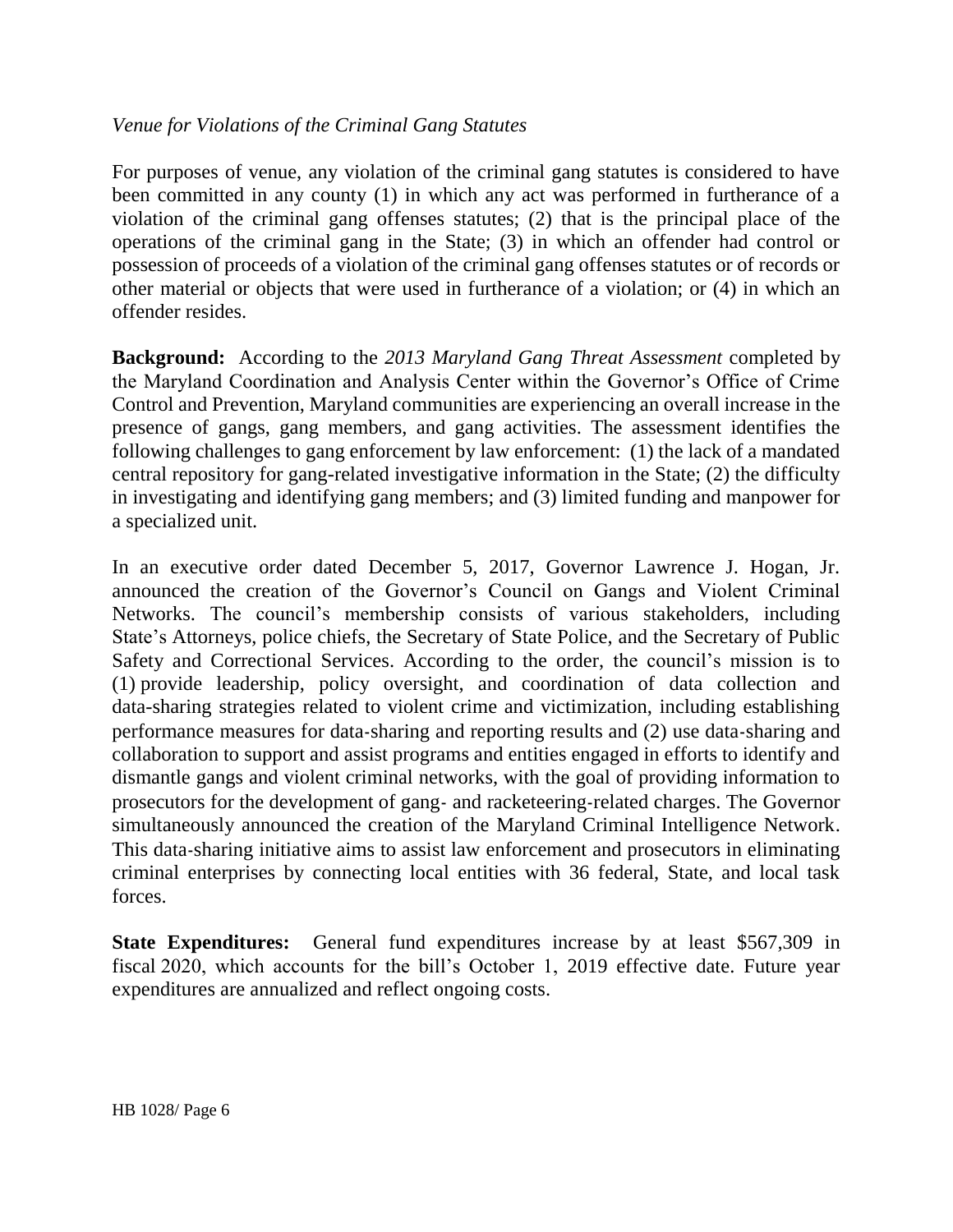#### *Office of the Attorney General*

General fund expenditures for OAG increase by at least \$133,978 in fiscal 2020. This estimate reflects the cost of hiring one assistant Attorney General and one administrative officer to develop the required policies and procedures and to develop and enforce the required regulations. It includes salaries, fringe benefits, one-time start-up costs, and ongoing operating expenses.

| Positions                             |           |
|---------------------------------------|-----------|
| <b>Salaries and Fringe Benefits</b>   | \$123,260 |
| <b>Operating Expenses</b>             | 10,718    |
| <b>Total FY 2020 OAG Expenditures</b> | \$133,978 |

Future year expenditures reflect full salaries with annual increases and employee turnover and ongoing operating expenses.

Although the bill does not specify which agency must provide staff to the Gang Database Advisory Committee, this analysis assumes that any staff support needed for the advisory committee could be handled by the additional staff hired within OAG under the bill.

This estimate does not include any costs for OAG to create a new gang database. It assumes that the bill's provisions apply to existing gang databases maintained by law enforcement agencies. However, it is unclear how OAG can enforce the bill's requirements with respect to multiple databases maintained by multiple jurisdictions. To the extent OAG must create a new database, costs increase further.

#### *Department of Public Safety and Correctional Services*

General fund expenditures for the Department of Public Safety and Correctional Services (DPSCS) increase by \$433,331 in fiscal 2020. This estimate reflects the cost of hiring one assistant Attorney General to assist with legal and administrative requirements regarding the gang databases maintained by the department. It includes a salary, fringe benefits, one-time start-up costs (including costs to update one of the gang databases), and ongoing operating expenses.

| Position                                |           |
|-----------------------------------------|-----------|
| Salary and Fringe Benefits              | \$77,972  |
| <b>Gang Database Update</b>             | 350,000   |
| <b>Other Operating Expenses</b>         | 5,359     |
| <b>Total FY 2020 DPSCS Expenditures</b> | \$433,331 |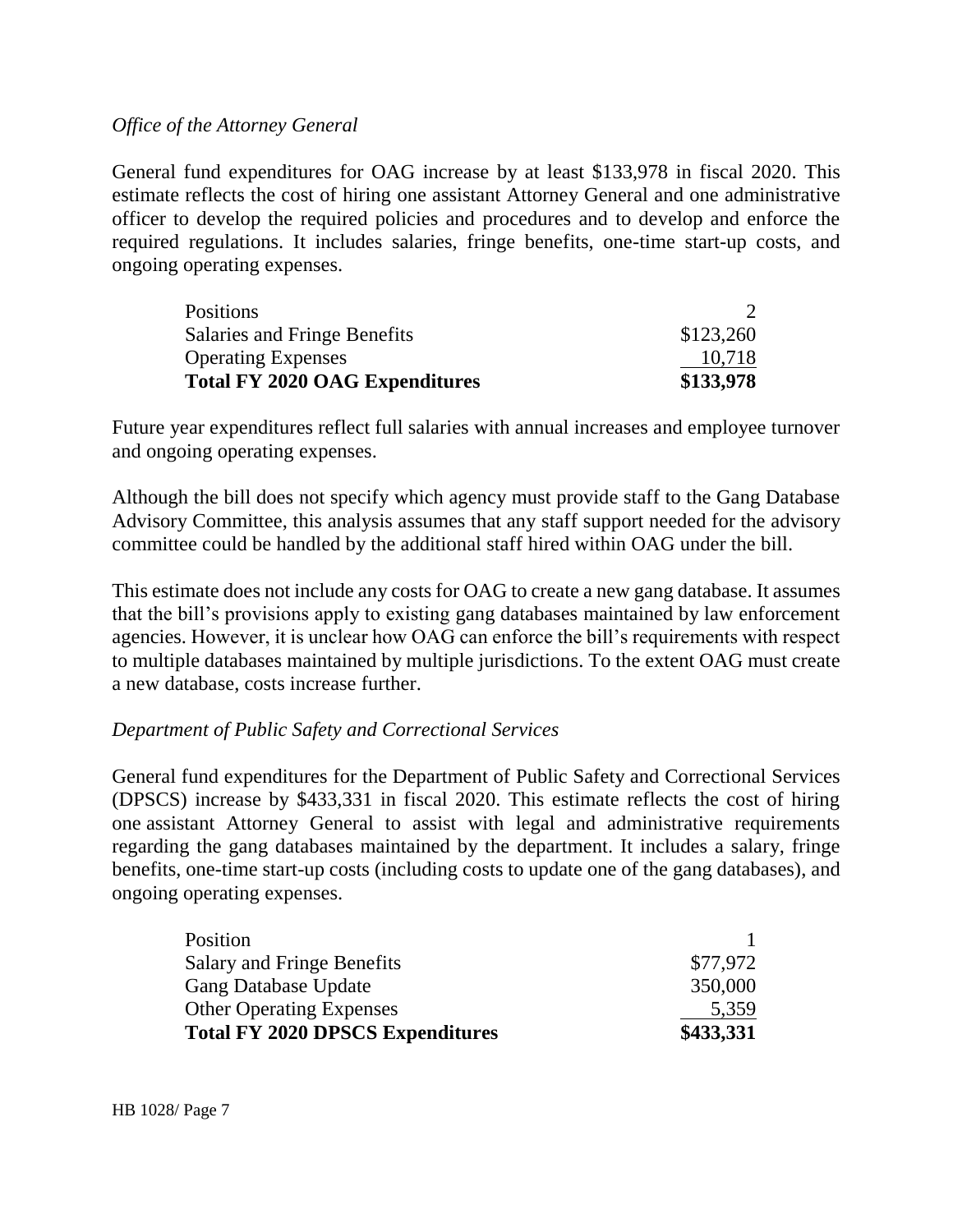Future year expenditures reflect full salaries with annual increases and employee turnover and ongoing operating expenses.

In addition, DPSCS advises that the bill's requirements result in significant operational impacts, as DPSCS uses multiple gang databases for classification purposes within State correctional facilities to help maintain safety and security. DPSCS has an administrative process in place for notification and for an inmate to contest a gang classification; however, the bill requires significant changes to the process.

### *Judiciary*

The Judiciary advises that the bill may increase civil court filings due to review of gang database designations. While the number of individuals designated on the criminal gang database is unclear, it is possible that the numbers could be significant. Any increases in caseloads creates operational and fiscal impacts on the courts; however, without actual experience under the bill, it is not possible to reliably predict how many individuals will contest gang designations through the courts.

### *Department of State Police*

The Department of State Police advises that the bill likely results in minimal fiscal and operational impacts for the department.

**Local Expenditures:** The bill may result in a significant increase in local government expenditures for local law enforcement agencies to meet the bill's administrative requirements. The extent of any increase in local expenditures depends on whether local governments use and/or maintain gang databases and the extent of suspected gang activity within each jurisdiction.

# **Additional Information**

#### **Prior Introductions:** None.

**Cross File:** None.

**Information Source(s):** Anne Arundel, Baltimore, Garrett, and Montgomery counties; City of Laurel; Maryland Municipal League; Department of Information Technology; Office of the Attorney General; Maryland State Commission on Criminal Sentencing Policy; Judiciary (Administrative Office of the Courts); Office of the Public Defender; Maryland State's Attorneys' Association; Department of Public Safety and Correctional Services; Department of State Police; Department of Legislative Services

HB 1028/ Page 8